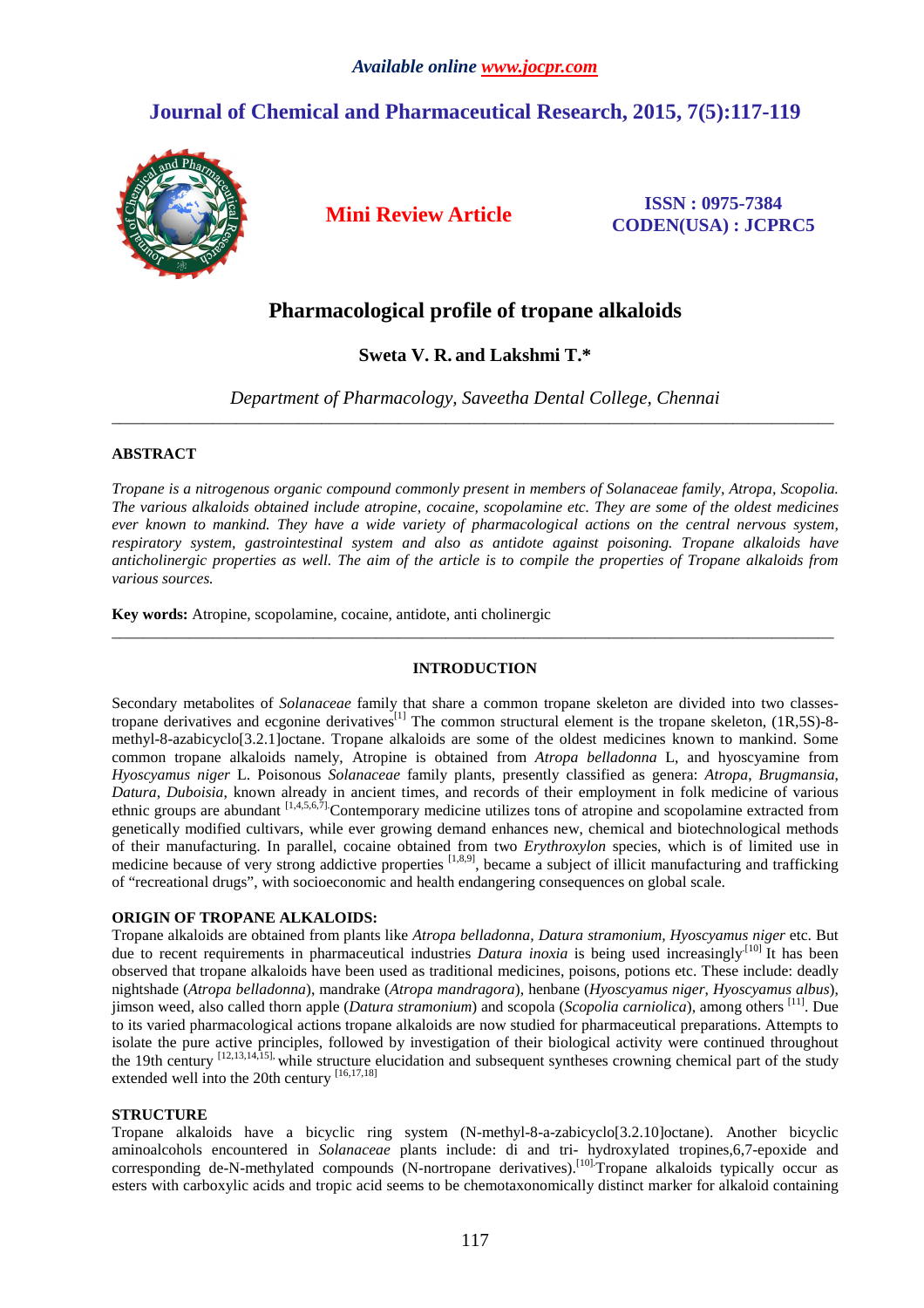plants which belong to species of *solanaceae* family<sup>[19]</sup>. Some of the derivatives of tropane alkaloids are Tropane, Tropine, Tropanone, Scopolamine, Cocaine, Pseudotropine.

*\_\_\_\_\_\_\_\_\_\_\_\_\_\_\_\_\_\_\_\_\_\_\_\_\_\_\_\_\_\_\_\_\_\_\_\_\_\_\_\_\_\_\_\_\_\_\_\_\_\_\_\_\_\_\_\_\_\_\_\_\_\_\_\_\_\_\_\_\_\_\_\_\_\_\_\_\_\_*



#### **MEDICINAL USES OF TROPANE ALKALOIDS**

Solanaceous alkaloids are anticholinergic drugs with effects on both central and peripheral nervous system. It was demonstrated by Schmeiderberg and by Adamuck that the site of action of acetylcholine antagonism was at or beyond the postganglionic nerve endings. All the parts of the plant contain the alkaloid and hence may sometimes lead to accidental toxicity. The mood elevating activity of extracts from tropanealkaloid-containing plants (e.g. hallucinogenic)are known since antiquity but the main application of these substances in modern medicine is different  $\overline{1}^{12,20,14]}$ . These alkaloids cause mydriasis, accompanied by cyclopegia. Atropine is used as the substance of choice for ophthalmogic applications as it is more stable and do not affect the central nervous system when given in small doses. They are useful in treatment of bladder spasms, irritable bowel disease, colic, cystitis, pancreatitis peptic ulcer<sup>[1].</sup> Its effects on other body systems include: inhibition of the respiratory tract secretory activity and bronchodilation, alteration of the heart rate (bradycardia at low doses and tachycardia at high doses) reduction of gastric secretions, cognition, sleep cycle, stress response and inhibition of sweating accompanied by rise of body temperature. Atropine is used as an antidote for organophosphorous poisoning. Scopolamine hydrobromide 0.5-1.0 mg is used as a remedy for motion sickness [10]

### **ADVERSE EFFECTS**

Atropine has the following side effects:

At 0.5mg- slight cardiac slowing, dryness of mouth and inhibition of sweating

1 mg- increase in heart rate, papillary dilation, dryness of mouth, thirst

2 mg- rapid heart rate, dilation of pupil, palpitation, blurred vision

5 mg- rapid heart rate, palpitation, dilated pupil, disturbed speech, restlessness, headache, dry hot skin

>10mg- above symptoms, rapid and weak pulse, blurred vision, flushed and scarlet skin, ataxia, hallucinations, delirium, coma

The side effects also include CNS disturbances, dry mouth, dilation of pupil, and tachycardia<sup>[10]</sup>

#### **PHARMACEUTICAL PREPARATIONS**

The main sources of tropane alkaloids include belladonna(*Atropa belladonna*), jimsonweed( *Datura stramonium*), henbane (*hyoscyamus niger*) etc. They are given as non-prescribed Over the counter herbal supplement. Various synthetic preparations have been introduced wherein one component of its structure is replaced by another. For example, tropic acid residue was replaced or quaternary salt function was introduced. These modifications exhibit similar characteristic as that of the natural source but have enhanced selectivity. Many preparations are available which are based on a single active component or one of the following substances such as scopolamine hydro bromide, scopolamine borate, scopolamine butyl bromide, atropine sulfate etc. in a composite medicine. They can be given orally as in tablets; topical as in eye drops, ointments; injections intramuscularly or intravenously.

# **PHYTOCHEMICAL ANALYSIS**

Initially analysis of tropane alkaloids was done by chemically inducing color development in the dissolved sample followed by colorimetric evaluation of the intensity of the sample. General problems involved in chromatographic separations of inherently basic analytes on weakly acidic sorbents, including most popular silica gel, are well known and have been largely reduced by introduction of new generations of solid supports and stationary phases [21]. Some tropane alkaloids contain aromatic moiety which renders them detectable by UV light. Flame ionization detection is used in gas liquid chromatography (GLC) for the identification of tropane alkaloids. Typically, analysis were